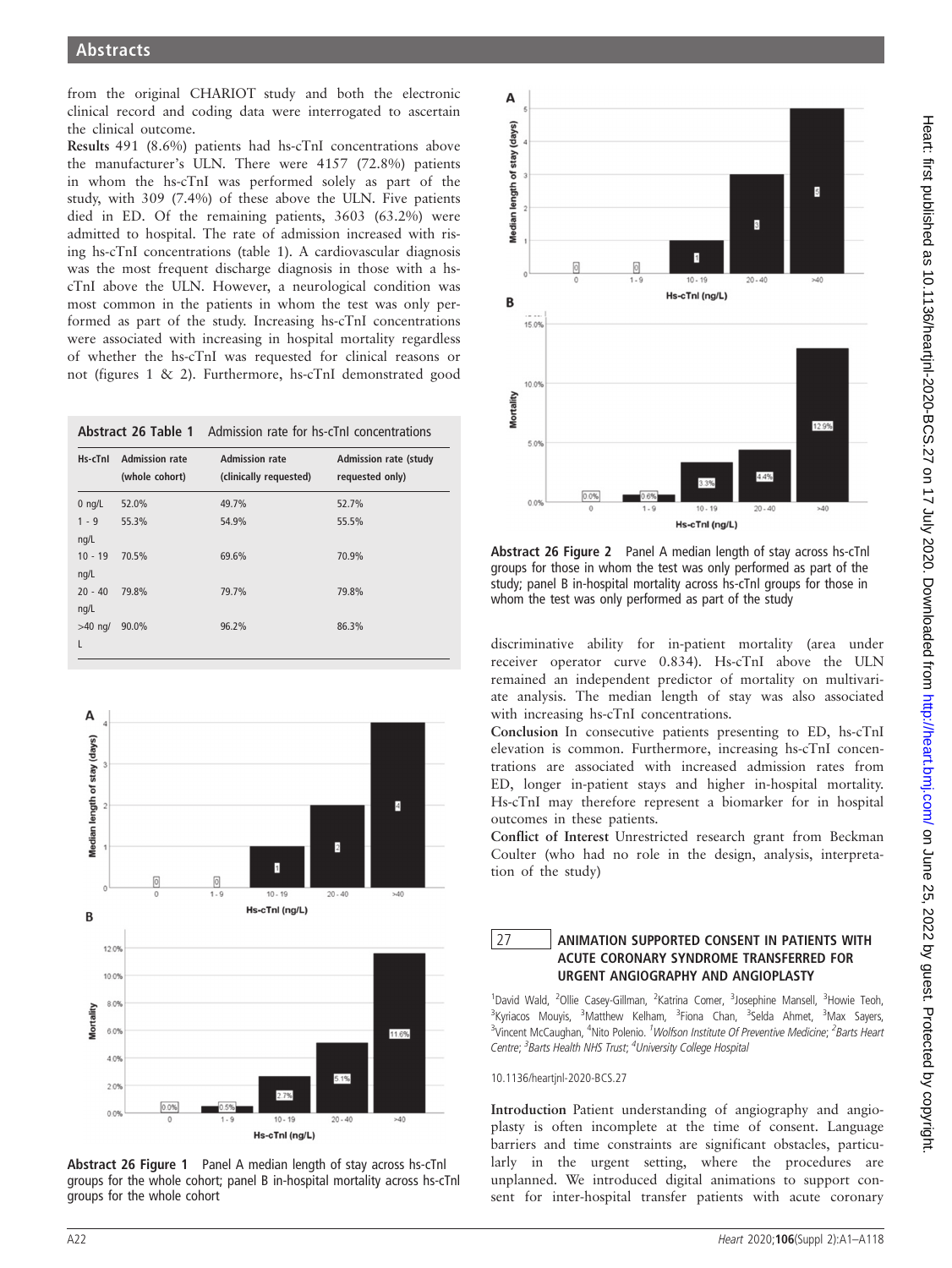syndromes and assessed the effect of on patient understanding.

Methods Multi-language animations explaining angiography and angioplasty, (www.explainmyprocedure.com/heart) were introduced at nine district hospitals for patients with acute coronary syndrome (non-ST elevation myocardial infarction and unstable angina) before urgent transfer to a cardiac centre for their procedure. Patients watched the animations on wards using personal devices or internet-free videobooks. Reported understanding of the reason for transfer, the procedure, its benefits and risks in 100 consecutive patients were recorded before introduction of the animations into practice (no animation group) and in 100 consecutive patients after their introduction (animation group). Patient understanding in the 2 groups was compared. Figure 1 shows a flow diagram of the pathway.

Results Table 1 shows the characteristics of patients in the animation and no animation groups. Following introduction,

Abstract 27 Table 1 Characteristics of patients interviewed before and after introduction of animations to support consent

|                        | <b>Patients interviewed</b><br>before introduction<br>of animations | <b>Patients interviewed</b><br>after introduction of<br>animations |
|------------------------|---------------------------------------------------------------------|--------------------------------------------------------------------|
| Number                 | 100                                                                 | 100                                                                |
| Number of men          | 79                                                                  | 79                                                                 |
| Age (years)            | 61                                                                  | 63                                                                 |
| Native English Speaker | 58                                                                  | 63                                                                 |
| Bengali                | 14                                                                  | 11                                                                 |
| Turkish                | 8                                                                   | 5                                                                  |
| Hindi/Urdu             | 5                                                                   | $\overline{4}$                                                     |
| Polish                 | $\overline{2}$                                                      | 3                                                                  |
| Other language         | 13                                                                  | 14                                                                 |

p>0.1 for all comparisons







Abstract 27 Figure 2 Patient-reported understanding before consent for urgent angiography and angioplasty among patients in the no animation group ( $n=100$ ) and patients in the animation group ( $n=100$ )